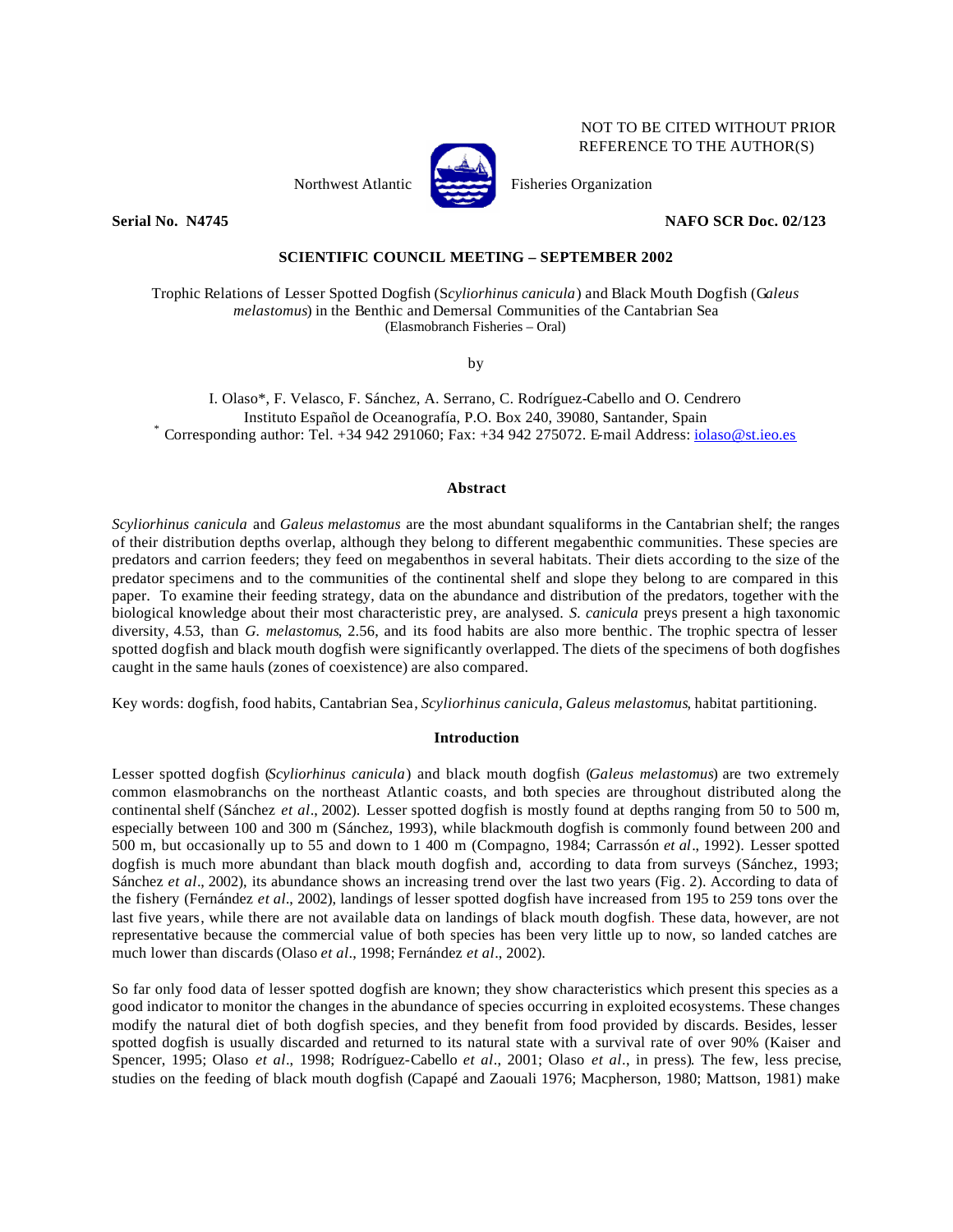it possible to suppose it may be also changing its feeding habits due to the supply of energy from fishing activities (discards), but we do not know the vulnerability this species can have to overfishing.

Because all the peculiarities mentioned above, we have been moved to analyse diet composition, intensity and ontogenetic changes of each of these two species and to comp are their food habits.

#### **Material and Methods**

## *Stomach sampling and analysis*

5076 lesser spotted and 960 black mouth dogfish stomachs were collected during bottom trawl surveys carried out in October between 1988 and 2001 (Fig. 1), in the north of Spain (ICES Division VIIIc). Surveys were carried out using random sampling stratified by depth, 30-500 m, and geographical areas, following the methodology explained in Sánchez (1993). Ten stomachs of each species were collected from each haul and stomach contents were analysed on board. For each predator specimen, the following data were taken: total length, sex, maturity, and stomach fullness (with food, empty or regurgitated). If a fish had food in its mouth or around the gills, or if its stomach was inverted or flaccid, the fish was categorized as having regurgitated food; in the case of non empty stomachs, the total stomach volume was recorded. The volume (ml) of total prey groups in the stomach was measured using a calibrated measuring instrument we have named trophometer (Olaso, 1990; Olaso *et al*., 1998; Velasco *et al*., 2001). Regarding the prey items data were collected on percentage of the stomach total volume, number, digestion stage and, in the case of fishes, total length or otolith length. Each prey item was classified to the lowest possible taxa for decapod crustaceans and fish; other invertebrates were classified to higher taxonomic levels.

To consider length dependent factors, lesser spotted dogfish in previous studies were divided into length categories to account for ontogenetic shifts in diet (<30 cm; 30-50 cm and >50 cm). Related to the habitat, the depth strata that determine the main species assemblages, <120 m, 120-300 m, >300 m, were also taken into consideration (Olaso, 1990; Sánchez, 1993; Sánchez and Serrano, 2002).

## *Diet analysis*

*S*

The relative importance of individual prey taxa was assessed by indices of volume (%V), and to compare the diet of the two species caught in the same hauls the index of relative importance, IRI (Pinkas *et al.,* 1971) was applied; this index combines percentage in number, percentage in volume and frequency of occurrence of each prey item. Additionally, in order to compare the feeding intensity of the two species with different size distributions, the fullness index %BV was utilised, that is the wet volume of the stomach contents expressed as percentage of the fish body weight, and it was also calculated as a mean for each species by haul using the regurgitated correction factor.

$$
\%BV_i = \frac{\sum\limits_{h=1}^{H} \left[ \frac{F+R}{F \times (F+R+E)} \times \sum\limits_{j=1}^{k} \frac{V_{ij}}{W_j} \right]}{H} \qquad \%BV = \sum\limits_{i=1}^{x} \%BV_i
$$

where *F*, *R* and *E* are respectively the number of full, regurgitated and empty stomachs of the studied predator species in haul *h*;  $V_{ii}$  is the volume of prey *i* in the stomach *j*, with *k* being the number of stomachs in the haul *h*; W<sub>i</sub> the weight of the predator *j*; *H* the total number of hauls in which stomachs of the predator species were analysed, and *X* the total number of different prey categories consumed by the predator throughout the study. %BV normalise the data of stomach contents in relation to the predator's weight. Furthermore, the percentage of empty stomachs has been studied. All the indices are described by Hyslop (1981).

The measurements of trophic diversity, defined as the width of the feeding niche, was compared by calculating a Shannon-Wiener diversity index, H' (Shannon and Weaver, 1949) and evenness, E (Pielou, 1966):

$$
H' = -\sum_{i=1}^{S} p_i \times \log_2(p_i)
$$
 and 
$$
E = H'/H \max = H'/\log S
$$

where  $p_i$  is the proportion of the total sample belonging to *i*th species, *S* the total number species found in the stomach sampled, and  $H_{\text{max}}$  the maximum diversity. These indices were estimated using the number of preys. We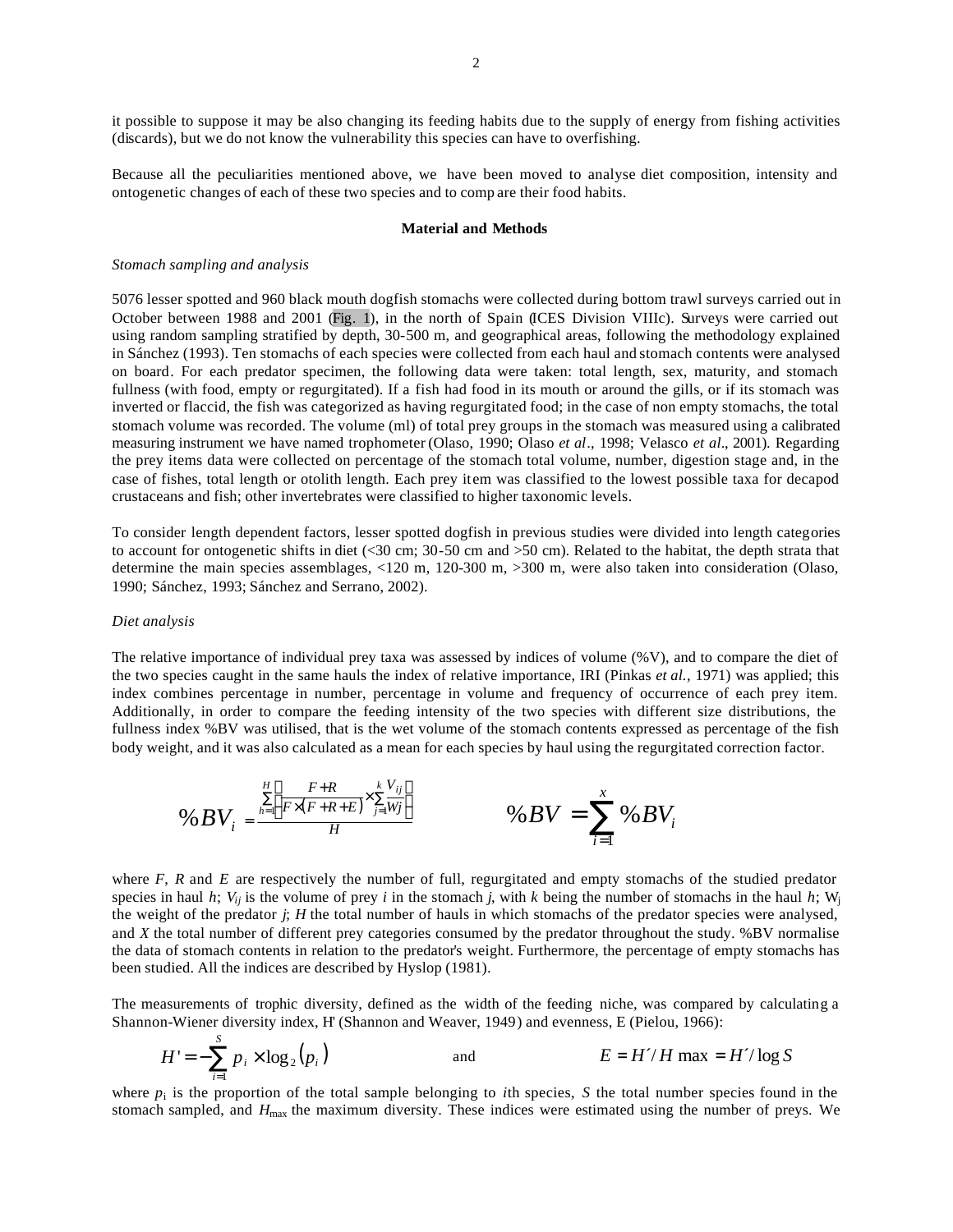were interested in clarifying competitive relationships between both shark species. To do so, we obtained the degree of overlap in the specific diets of the two species by different sizes, using Horn's Overlap Index (Horn, 1966). This index, based on the mean of the volume percentages, which appears to be the most appropriate diet measure (Wallace, 1981), was computed with prey resources defined at the family taxon.

#### *Fishery and survey data*

The information and the estimates of the abundance indices obtained during the bottom trawl surveys between 1992- 2001, using the methodology of Sánchez *et al*. (2002) have been used in this paper.

#### **Results**

## *Bathymetrical distribution of dogfish species*

Lesser spotted dogfish inhabit on the continental shelf, and the maximum abundances are found 30-200 m. The juveniles inhabit deeper grounds than adults, between 150-300 m (Fig. 2a). Black mouth dogfish is found at deep waters on the continental shelf and in the upper margin of the slope at depths ranging from 150 m to 500 m, mainly between 300 m and 500 m. The juveniles inhabit shallower grounds than adults, between 200-350 m (Fig. 2b).

## *Diet composition and similarity between species*

Sampling representativity was studied plotting the number of taxa *vs*. the number of stomachs sampled in each group of diet or both species of dogfish. The size of the samples is sufficient for the description of the prey type, except for *G. melastomus* larger than 50 cm and the specimens caught at less than 120 m deep.

## Emptiness and regurgitation percentages

As it is shown in Table 1, the number of empty stomachs is less than 20% in all length groups of both dogfishes; it is, on the average, higher in *G. melastomus* (17%) than in *S. canicula* (14%), being this difference statistically significant  $(\chi^2)_1$ ; p=0.012). The emptiness percentage of the two species varies depending on the length groups and depth. In *S. canicula* there are significant differences between the largest size class and the two smaller ones  $(\chi^2)_2$ ; p<0.0001), and there are no significant differences between depth classes  $\chi^2$ <sub>2</sub>; p=0.174); on the contrary, in *G*. *melastomus* there are no significant differences between size classes  $\chi^2$ ; p=0.454), and there are significant differences between the two well represented depth classes  $(\chi^2)$ ; p=0.036). The occurrence of regurgitated stomachs is small in both species.

#### Diet composition in relation to length

Independently of the length of both species, all prey groups identified were present, fish and crustaceans being main preys (Table 2). Crustaceans have a trend to be more important for smaller fish, and this is balanced not only by a higher weight of fish preys of the larger length classes, mainly in black mouth dogfish, but also by a tendency in lesser spotted dogfish to take more cephalopods. Benthic decapods, polychaets, other invertebrates and benthic fishes are more important in lesser spotted dogfish larger than 30 cm, but suprabenthic invertebrates as euphausiids, mysids, benthipelagic shrimps and fishes dwelling in the water column domain prevail in the diet of black mouth dogfish larger than 30 cm (Fig. 3). Dogfishes under 30 cm have a more similar diet, but euphausiids and *Micromesistius poutassou* are more important preys in lesser spotted dogfish. Benthopelagic shrimps (*Pasiphaea multidentata*, *P. sivado*, *Sergestes robustus*) are eaten only by *G. melastomus,* while shrimps closer to the bottom (*Alpheus glaber*, *Solenocera membranacea*) are more important preys for *S. canicula*. Pelagic and mesopelagic fish are more frequent preys of *G. melastomus,* while *S. canicula* feed on a wider variety of benthic and demersal fish.

The global trophic spectrum comprised 101 prey categories of 10 phyla for *S. canicula* and 50 prey categories in 7 phyla for *G. melastomus*, although it must be taken into account that the number of stomachs analysed is larger for *S. canicula* (table 2). Decapod crustaceans, mainly natantoids and brachiurids, and fish showed the broadest species diversity in the diet of *S. canicula* (Table 3). Dietary diversity was over one third higher in all size groups of *S. canicula* than in those of *G. melastomus*. Horn's index of diet overlap was 0.76 among lesser spotted dogfish and black mouth dogfish, and the values of Horn´s indices between the size groups of the two sharks are very high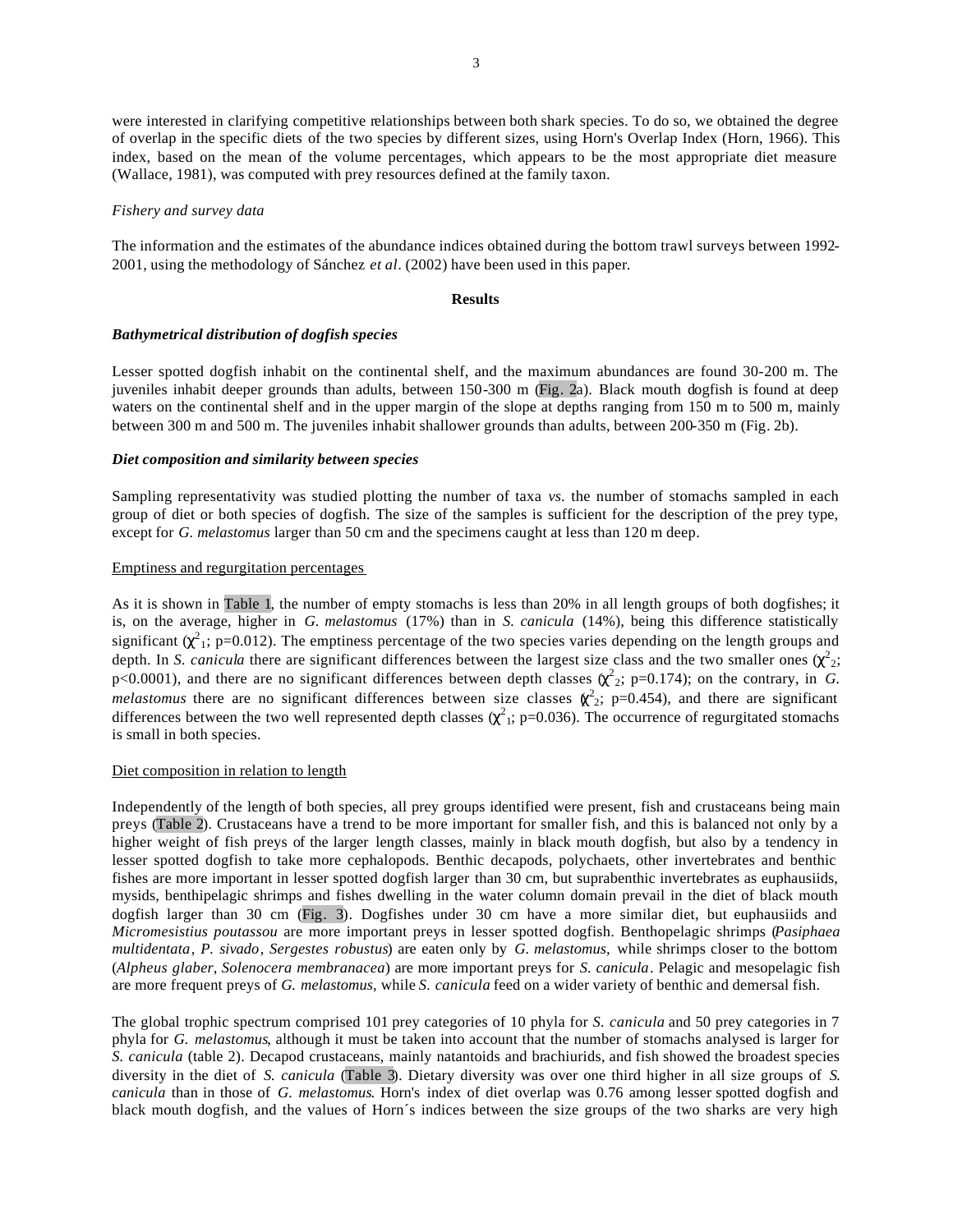(Table 4). Taking into account that the overlap is generally considered biologically significant when the value exceed 0.60 (Zaret and Rand 1971, Mathur 1977), we only found a lower overlap value when comparing *S. canicula* <30 cm and *G. melastomus* >50 cm). The rest of the sizes compared showed significant diet overlap.

## *Variation in feeding intensity by depth*

We have found that more than half of the diet in %BV of *S. canicula* caught at a depth shallower than 120 m is crustacean decapods, and the rest is practically all fish (Fig. 4). Between 120-300 m, it feeds on the same type of food and its feeding intensity increases from 1.6%BV to 1.8%BV, because of a bigger predation on *M. poutassou*  and euphausiids. Beyond that depth, where the abundance of the species diminishes clearly, the feeding intensity goes down to 1.5%BV, because it predates much less on decapod crustaceans, although the consumption of *M. poutassou* and cephalopods is higher.

The feeding intensity of *G. melastomus* at a depth less than 120 m is low, 1.3% BV; it must be considered, though, that the stomach contents analysed were few because that depth is the limit of the distribution range of the species. At a depth more than 120 m the feeding intensity increases up to 2%BV, euphausiids and *M. poutassou* being important preys; the consumption of crustacean decapods is reduced. The feeding intensity keeps about 2%BV beyond 300 m; the importance of mysids and euphausiids increases (0.8%BV) and that of decapod crustaceans and *M. poutassou* decreases.

# *Comparison of the diet of the two species of dogfishes sharing the same area*

In order to prevent as far as possible the effects of the conditions of the most frequent habitats of these species, we have investigated the stomach contents of 359 *S. canicula* and 345 *G. melastomus* that lived together at depths between 136 and 382 m (average  $262 + 20$  m); the stomach samples and the emptiness percentages were very similar (Table 5).

The diet was very uniform in specimens less than 30 cm total length; euphausiids were the most abundant prey. Euphausiids, brachiurids and anomurids are major prey items of *S. canicula* 30-50 cm long, but euphausiids are the main prey of *G. melastomus* of the same size, that predate less on brachiurids and anomurids. The largest dogfishes predate on *M. poutassouu* and other fishes; it has been observed that several zoological groups share the importance of the preys of *S. canicula*, whereas fishes, mainly *M. poutassou,* are the basis of the food of *G. melastomus*. Horn's index of diet overlap was 0.83 among lesser spotted dogfish and black mouth dogfish of the same area, and the values of Horn's indices between the size groups of the two sharks are very high.

#### **Discussion**

## *Diets of lesser spotted dogfish and black mouth dogfish*

In this paper all the available data on the feeding of the two dogfishes during the autumn have been integrated in order to compare their food habits and the role habitats the latter play in the habitats of these species. We show that previous studies on both dogfishes have provided with information on their feeding in different Atlantic and Mediterranean areas (Matson, 1981; Macpherson, 1981; Lyle, 1983; Carrassón *et al.,* 1992); in the Cantabrian Sea, the diet of these two species have been described for several years (Olaso and Rodríguez-Marín, 1995a; Velasco *et al*., 1996; Olaso *et al*., 1998; Gutiérrez Zabala *et al*., 2001).

The wide and great variety of prey items found in the two species in this study implies they are broad generalists in their diets and habitat requirements. In the case of lesser spotted dogfish, the high value of its taxa diversity confirms that is an opportunistic feeder irrespective of size classes, but especially when it is larger than 30 cm, as it has been described previously elsewhere (Lyle, 1983; Olaso *et al*., 1998). As refers black mouth dogfish, although the stomach sampling was not so large because of the smaller abundance of the species, it was appreciated the diet was slightly less diverse than that of lesser spotted dogfish. This apparently lower degree of opportunistic feeding, selecting less varied preys than lesser spotted dogfish, may be influenced by the smaller richness of the fish and crustaceans species living below 300 m (Olaso, 1990; Sánchez, 1993). Black mouth dogfish feeds on a peculiarly low variety of preys in the Norwegian fjords (Mattson, 1981) because, according to this author, it predates on large sized preys, which are less abundant than small preys. Carrassón *et al*. (1992), in specimens from Catalonian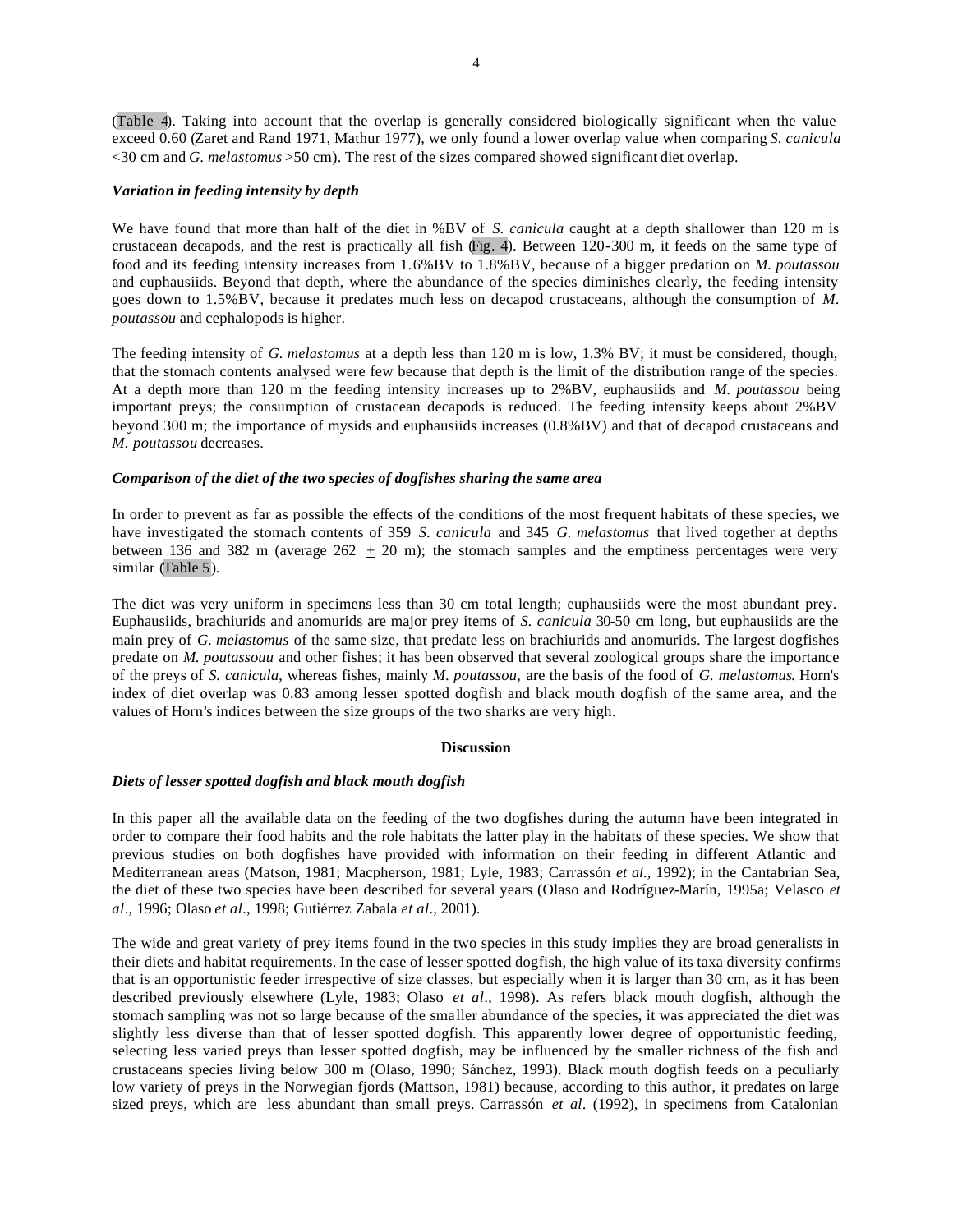(northwestern Mediterranean), consider that the scarcity of the preferred prey and the disappearance of the dominant resources resulted in a diversification in the diet of *G. melastomus* below 1 000 m in all size-classes.

High dietary overlap indices among *S. canicula, G. melastomus* indicate a high potential for resource competition. Diets of two dogfishes smaller than 30 cm were most similar while, diets of the larger specimens were least similar. Such competition may contribute to competitive exclusion of one species or the other, resulting in the decrease of abundance of one of them. In the study done in the coexistence area it has been observed the overlapping of diets is quite high. Thus, resource competition may be more intense between dogfishes under 30 cm total length, that live together in the same zones, but it has a minor effect on the rest of the length classes, since they dwell in different habitats.

We have found that the most intense feeding activity of *S canicula* occurs at a depth less to 300 m, and that of *G*. *melastomus* beyond that depth, i.e., the optimal feeding options of both species are coincident with the ranges of habitat distribution of juveniles and adults habitats. Young *S. canicula* consume more food than adults in relation to their body size (Sim *et al*., 1994); in the present study we have observed larger feeding intensity occurred at the depth where the abundance of juveniles was the largest.

## *Resources exploited by S. canicula and G. melastomus*

During daytime there are suprabenthic organisms and demersal fish at certain depths (Mauchline and Gordon, 1984, 1991; Gordon *et al.*, 1995; Gordon and Mauchline, 1996; Merrett and Haedrich 1997). Although *S. canícula* and *G. melastomus* display nocturnal activity (Carrassón *et al*., 1992; Bello, 1995), the behaviour of both dogfishes allows them to predate on prey from the benthic communities and from midwater; however, *S. canicula* feeding habits are mostly benthic (Lyle, 1979; Olaso and Rodríguez-Marín, 1995a, 1995b) and *G. melastomus* are benthopelagic (Bozzano *et al*., 2001). These authors demonstrated in the Mediterranean Sea that dogfish eyes are considerably important to detect their preys, adapting their retina to the depth they dwell at. *S. canicula*, a more coastal species, adapts to a more variable light intensity and its preys are not bioluminiscent except for the eupausiids; on the contrary, *G. melastomus* has larger eyes, so it can catch a big quantity of bioluminiscent preys. (*Sergestes robustus*, *Pasiphaea* spp.), mysids (*Benthophausia gigas*), fish (*Argyropelecus* spp., myctophids, silver fish). These preys have been beforehand cited in the diet of Mediterranean *G. melastomus* (Bello, 1995), and it has been considered that they make extensive vertical migrations and at least a fraction of the population ascends to the bottom of the near-surface mixed layer (Cartes *et al*., 1993; Bergstad *et al.,* 1996); the adaptation of their eyes to depth is highly related to the distribution range of each species. In addition, the visual sharpness increases with age (Bozzano *et al*., 2001). So, young *S. canicula* that feed basically on euphausiids, live at deeper places than adults; on the contrary, young *G. melastomus* are found at less depth than adults, that is to say, they look for habitats where their preys are available.

These dogfishes change their habitat as they grow up from juveniles to adults; *S. canicula* go closer to the shore and *G. melastomus* move further offshore. They adapt their feeding to the animal communities of their new habitats, the variation of their prey species being related to their distribution. So, when the size of predators increases the frequency of capture of euphausiids decreases and the capture of fish increases, as it has been described in other areas (Macpherson, 1980; Relini *et al*., 1975). The consumption of the mesopelagic fish *M. poutassou* is particularly important for both species, and so it is the increase of the catch of cephalopods for *S. canicula.* But for this trophic change, another sensory organ in addition to vision is essential for these dogfishes to detect and catch their preys, the olfactory lobes, which are larger in lesser spotted dogfish. This organ has the ability to sense electric impulses produced by an animal. The detection of lifeless prey by *S. canicula* starts always with an olfactory alarm, and the sharks use this organ to find prey and sense if the animal is dying (Dijkgraaf, 1975). The number of olfactory lamellae in the rosette increases with the fish length (El-Attar, 1998), and squaliforms use this organ to find prey and they feel if the animal is dying (Dijkgraaf, 1975). Moreover, visual sharpness of dogfish increases with age, and this allows them to detect larger prey at a bigger distance (Bozzano *et al*., 2001). This addition of sight and smell makes it possible for *S. canicula* to be scavengers and fishery discards eaters, as it has been described elsewhere (Kaiser and Spencer 1994; Olaso *et al*., 1998 and in press). In the diet of adult *S. canicula*, much of *M. poutassou* in the stomach contents are discards, or are consumed when already dead or damaged (Olaso *et al*., 1998; Olaso *et al*., in press). We assume this is akin in the case of the big quantities of *M. poutassou* consumed by *G. melastomus*, because this mid-water fish is the most important demersal species landed and discarded by the Spanish trawler fleet in the southern Bay of Biscay (Pérez *et al*., 1996).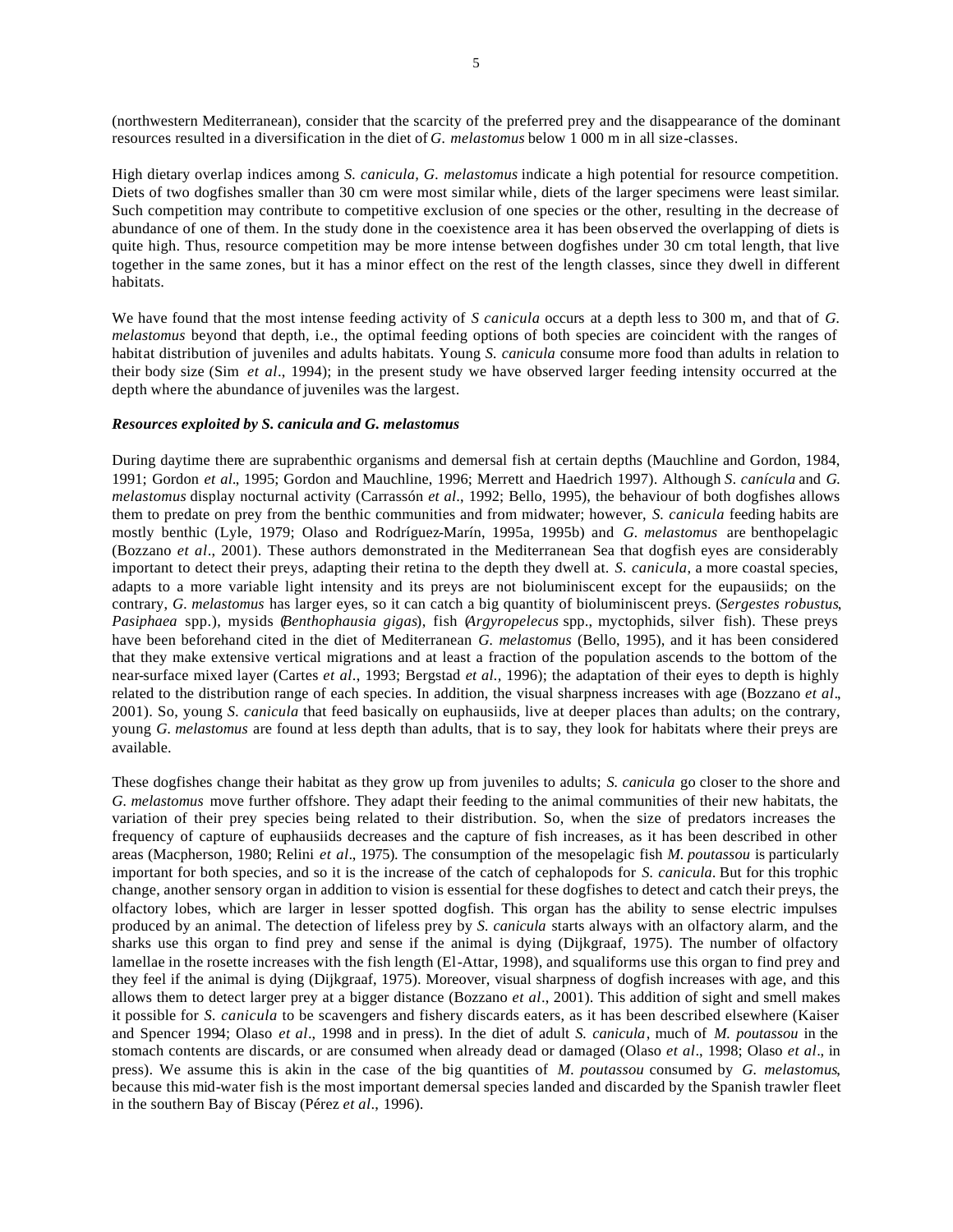We suppose that the morphological characteristics of the eyes and olfactory lobes of both dogfishes must cause differences in the search for and catch of preys in the two species. The best sight and worse smell of black mouth dogfish favours the hunting and capture of preys which are found in the water column. On the contrary, the worse sight and better smell in lesser spotted dogfish explain that this species is more adapted to consume benthic preys and other organisms that are in the seafloor. In conclusion, despite competition for food resources, *G. melastomus* seems to be able to coexist with *S. canicula* possibly through habitat segregation and avoidance of antagonistic encounters. On one hand, the supletory food introduced by fishing activity, offal and discard, implies that their populations might be positive affected by the same external factors, and on the other hand that their abundances have increased in the last years.

## **Acknowledgements**

We are very grateful to Instituto Español de Oceanografía, for the possibility of carried out the historical series of food surveys, particularly to José Gutiérrez Zabala. The financial support of the European Commission to project DELASS, which made it possible to have time to recopilate data for the present work.

## **References**

- Bello, G. 1997. Teuthophagous predators as collectors of oceanic cephalopods: the case of the Adriatic Sea. Bol. Malac,, vol. 32, no. 1-4, pp. 71-78.
- Bergstad, O.A., Torstensen, E and Bøhle, B. 1996. Micronekton and pelagic fishes in fjords on the Norwegian Skagerrak coast in winter. Fisken Hav.*,* 5(1996): 1-25.
- Bozzano, A., R. Murgia, S. Vallerga, J. Hirano and S. Archer. 2001. The photoreceptor system in the retinae of two dogfishes, *Scyliorhinus canicula* and *Galeus melastomus*: possible relationship with depth distribution and predatory lifestyle. J.Fish Biol., 59: 1258-1278.
- Capapé, C., and J. Zaouali. 1976. Contribution à la biologie des Scyliorhinidae des côtes tunisiennes. V. Galeus melastomus (Rafinesque, 1810). Régime alimentaire. Arch. Inst. Pasteur Tunis 53:281-292.

Carrassón, M., Stefanescu, C. and Cartes,J.E. 1992. Diets and bathymetric distributions of two bathyal sharks of the Catalan deep sea (western Mediterranean). Mar. Ecol. Prog. Ser., vol 82: 21-30 p..

- Cartes, J.E., Sarda, F., Company, J.B. and Lleonart, J. 1993. Day-night migrations by deep-sea decapod crustaceans in experimental sampling in the western Mediterranean Sea. J. Exp. Mar. Biol. Ecol*.,*171: 63-73.
- Compagno, L.J.V., 1984. FAO species catalogue. Sharks of the world. An annotated and illustrated catalogue of shark species known to date. FAO Fish. Sypn.,  $n_0$  125 vol. 4 part 2, 633pp.
- Cortes, E., 1999. Standardized diet compositions and trophic levels of sharks*.* ICES J. Mar. Science, 56: 707-717.
- Dijkgraaf, S. 1975. The sensory physiology of prey perception in the dogfish *Scyliorhinus canicula*. Rev. Suisse Zool., vol. 82, no. 1, pp. 41-46, 1975.
- El-Attar, A.E. 1998*.* Comparative morphological studies on the olfactory organs of two sharks, *Squalus acanthias* and *Scoliodon walbeehmi* in relation to their feeding habits. J. Union Arab Biol., Cairo, vol. 9(A), 19-42.
- Fernández, A., Rodríguez-Cabello,C., Gancedo,R., Punzón, A. Olaso, I., Sánchez, F. and Cendrero, O. 2002. Overview of continental shelf elasmobranch fisheries in the Cantabrian Sea. NAFO SCR Doc. 02/86. *Symposium on Elasmobranch Fisheries*, Sept 2002, Santiago de Compostela, Spain
- Gordon, J.D.M., Merrett, N.R. and Haedrich, R.L. (1995) *Environmental and biological aspects of slope-dwelling fishes of the North Atlantic Slope*. In: A.G. Hopper (Ed.) Deep-water Fisheries of the North Atlantic Oceanic Slope, Kluwer Academic Publishers, pp 1-26.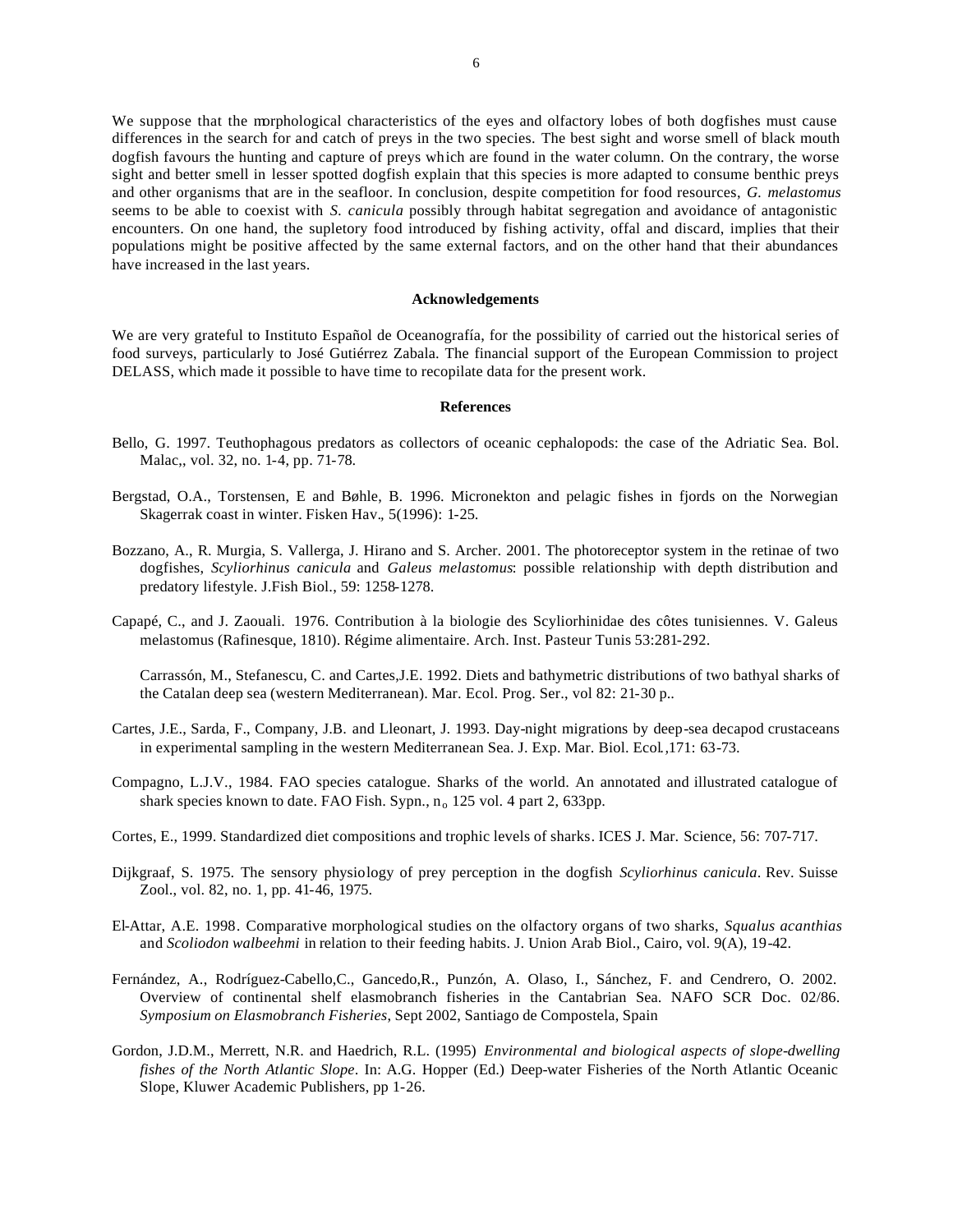- Gordon, J.D.M. and Mauchline, J. (1996) The distribution and diet of the dominant, benthopelagic, slope-dwelling eel, *Synaphobranchus kaupi*, of the Rockall Trough*.* J. Mar. Biol. Assoc. U.K, **76**, 493-503.
- Gutierrez-Zabala, J.L., F. Velasco and I. Olaso, 2001. Alimentación de veintiuna especies de peces demersales de la división VIIIc del CIEM. Otoños de 1994 y 1995*.* Inst. Esp. Oceanogr. Datos y Resúm*.*, 16; 61 pp.
- Horn, H.S. 1966. Measurement of overlap in comparative ecological studies. Am. Nat., 100, 914, 419-424.
- Hyslop, E.J. 1980. Stomach contents analysis: a review of methods and their application. J. Fish Biol., 17: 411- 429.
- Kaiser, MJ; Spencer, BE. 1994. Fish scavenging behaviour in recently trawled areas. Mar. Ecol. Prog. Ser., vol. 112, no. 1-2, pp. 41-49
- Kaiser, MJ; Spencer, BE. 1995. Survival of by-catch from a beam trawl. Mar. Ecol. Prog. Ser., vol. 126, no. 1-3, pp. 31-38.
- Lyle, JM. 1983. Food and feeding habits of the lesser spotted dogfish, *Scyliorhinus canicula* (L.), in Isle of Man waters. J. Fish Biol., vol. 23, no. 6, pp. 725-737, 1983
- Macpherson, E. 1980. Régime alimentaire de Galeus melastomus Rafinesque, 1810, Etmopterus spinax (L., 1758) et *Scymnorhinus licha* (Bonnaterre, 1788) en Méditerranee occidentale. Vie Milieu 30:139-148.
- Macpherson, E. 1981. Resource partitioning in a Mediterranean demersal fish community. Mar. Ecol. Prog. Ser. 4:183-193.
- Mathur, D. 1977. Food habits and competitive relationships on the bandfin shiner in Halawakee Creek, Alabama. Am. Midl. Nat.*,* 97:89-100.
- Mattson, S. 1981. The food of *Galeus melastomus*, *Gadiculus argenteus thori*, *Trisopterus esmarkii*, *Rhinonemus cimbrius*, and *Glyptocephalus cynoglossus* (Pices) caught during the day with shrimp trawl in a west Norwegian fjord. Sarsia 66:109-127.
- Mauchline, J, and J. D. M. Gordon. 1984. Diets of the sharks and chimaeroids of the Rockall Trough, northeastern Atlantic Ocean. Mar. Biol., 75:269-278.
- Mauchline, J. and J. D. M. Gordon. 1991. Oceanic pelagic prey of benthopelagic fish in the benthic boundary layer of a marginal oceanic region. Mar. Ecol. Prog. Ser., 74: 109-115.
- Merrett, N. R. and Haedrich, R.L. 1997. Deep-Sea Demersal Fish and Fis heries. Chapman and Hall, London. 282 pp.
- Olaso, I., 1990. Distribución y abundancia del megabentos invertebrado en fondos de la plataforma Cantábrica. Publ. Espec. Inst. Esp. Oceanogr. n1 5, 128 pp.
- Olaso, I. and Rodríguez-Marín, E. 1995a. Alimentación de veinte especies de peces demersales pertenecientes a la División VIIIc del ICES. Otoño 1991. Inf. Téc. Inst. Esp. Oceanogr., 157: 56 pp.
- Olaso, I. and Rodríguez-Marín, E. 1995b. Decapod crustaceans in the diets of demersal fish in the Cantabrian Sea. ICES mar. Sci. Symp., 199: 209-221.
- Olaso, I., F. Velasco and N. Pérez, 1998. Importance of discarded blue whiting (*Micromesistius poutassou*) in the diet of lesser spotted dogfish (*Scyliorhinus canicula*) in the Cantabrian sea. ICES Journal of Marine Science, 55: 331-341.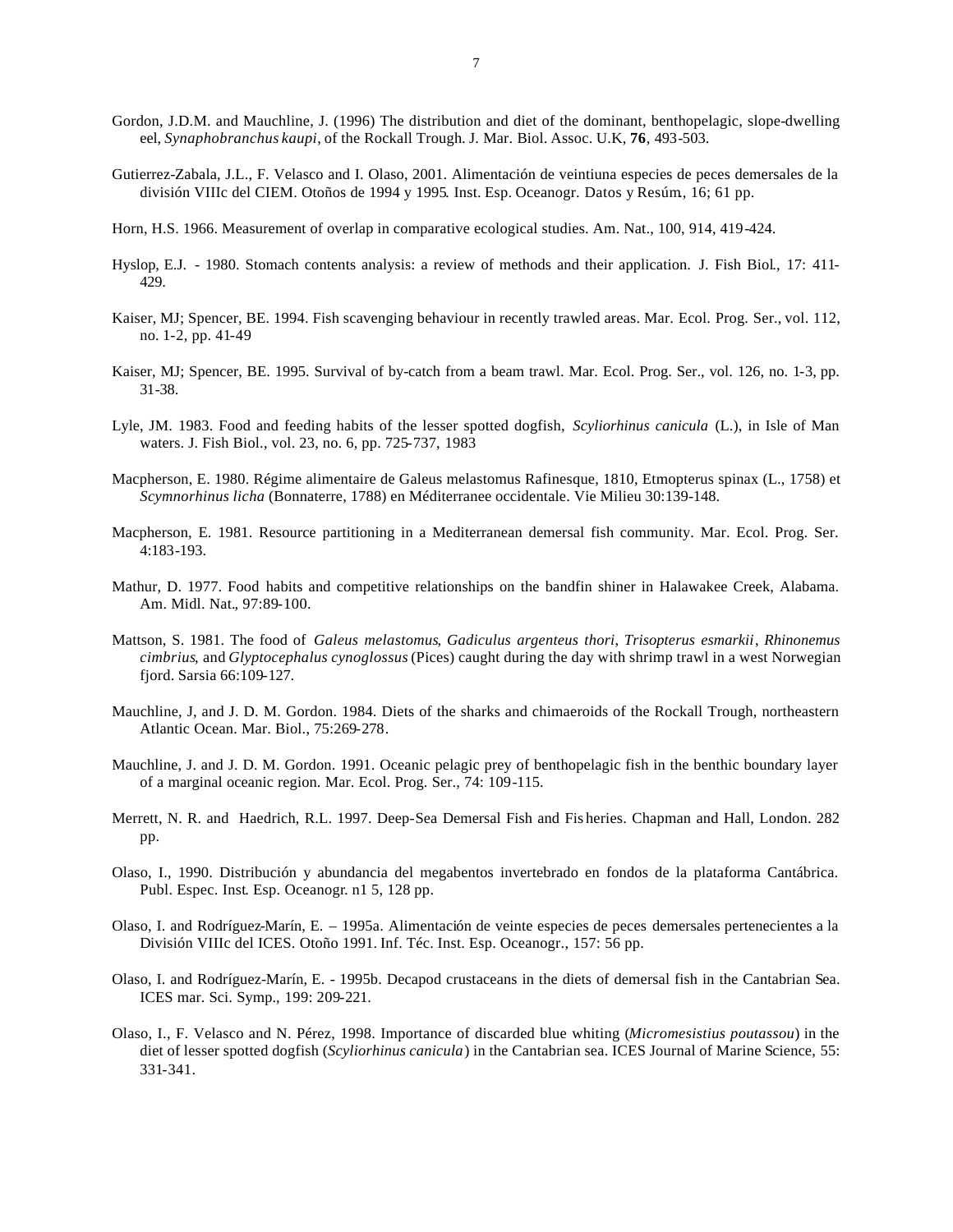- Olaso, I., Sánchez, F., Rodríguez-Cabello, C. & Velasco, F. In press. The feeding behaviour of some demersal fish species in response to artificial discard. SCI. MAR., XX:000-000.
- Pérez, N., Pereda, P., Uriarte, A., Trujillo, V., Olaso, I. and Lens, S. 1996. Descartes de la flota española en el área del ICES. Datos Resúm. Inst. Esp. Oceanogr., núm 2, 142 pp.
- Relini Orsi, L; Wurtz, M. 1975. Remarks on feeding of Galeus melastomus from ligurian bathyal grounds. Quad. Lab. Tecnol. Pesca, Ancona, vol. 2, no. 1, pp. 17-36.
- Rodríguez-Cabello, C., Fernández, A., Olaso, I. & Sánchez, F. 2001. Survival of lesser spotted dogfish S*cyliothinus canicula* discarded by trawlers in the Cantabrian Sea. ICES CM 2001/N:06.
- Sánchez, F., 1993. Las comu nidades de peces de la plataforma del Cantabrico. Publ. Esp. Inst. Esp. Oceanogr. 13: 137 pp.
- Sánchez, F., Blanco, M. and Gancedo, R. 2002*. Atlas de los peces demersales y de los invertebrados de interés comercial de Galicia y el Cantábrico*. *Otoño 1997-1999*. CYAN, Proyectos y Producciones Editoriales (Edit.), 158 pp., Madrid.
- Sánchez, F. and Serrano, A. In press. Variability of groundfish communities of the Cantabrian Sea during the decade of the 1990s. ICES J. Mar. Science*.*
- Shannon, C.E. and Weaver, W. 1949. *The mathematical theory of communication*. University of Illinois Press, Urbans.
- Silva, A; Azevedo, M; Cabral, H; Machado, P; Murta, A; Silva, MA. 1997. Blue whiting (*Micromesistius poutassou*) as a forage fish in Portuguese waters. In: Forage Fishes in Marine Ecosystems, American Fisheries Society, 1997, pp. 127-146, Lowell Wakefield Fisheries Symposium Series, no. 14
- Sims, DW; Davies, SJ. 1994. Does specific dynamic action (SDA) regulate return of appetite in the lesser spotted dogfish, *Scyliorhinus canicula*. J. Fish Biol., vol. 45, no. 2, pp. 341-348.
- Velasco, F., Olaso, I. and F. de la Gándara. 1996. Alimentación de veintidos especies de peces demersales de la división VIIIc del ICES. Otoños de 1992 y 1993. Inf. Téc. Inst. Esp. Oceanogr*.*, 164: 62 pp.
- Velasco, F., Olaso, I. and Sánchez, F. 2001. The role of cephalopods as forage for the demersal fish community in the southern Bay of Biscay*.* Fis Res, Vol 52/1-2, pp 65-77.
- Wallace, R.K. 1981. An assessment of Diet-Overlap Indexes. Am. Fish. Soc*.*, 110, 72-76.
- Zaret, TM and Rand, AS. 1971. Competition in tropical stream fishes: support for the competition exclusion principle. Ecology 52: 336-342.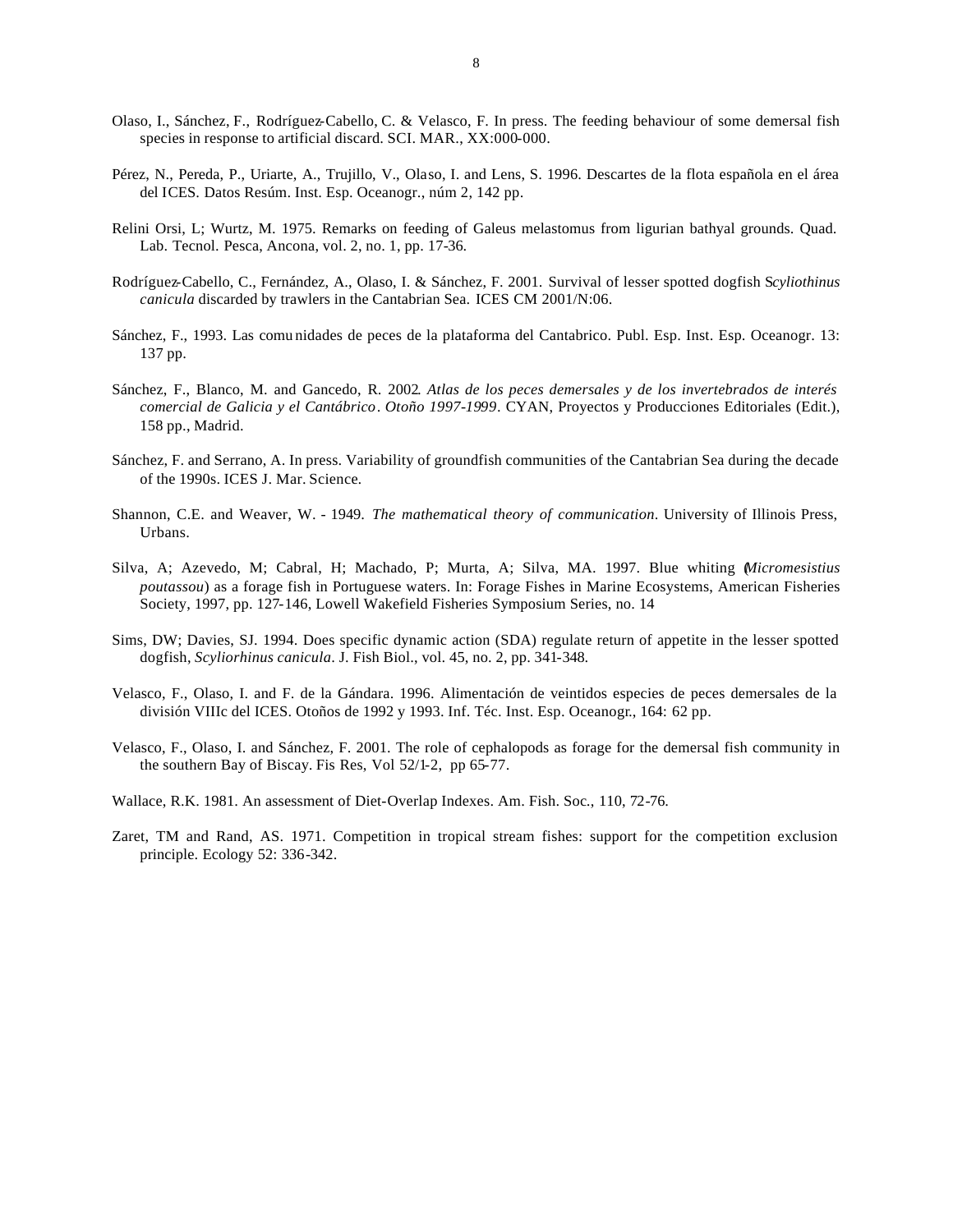| S. canicula      | Length Ranges (cm) |          |       | Depth strata (m) |                  |          |  |  |
|------------------|--------------------|----------|-------|------------------|------------------|----------|--|--|
|                  | $7 - 29$           | $30-49$  | 50-75 | < 120            | $120 - 299$      | > 299    |  |  |
| % Empty          | 11.46              | 12.85    | 16.60 | 14.04            | 14.28            | 8.97     |  |  |
| % Regurgitated   | 0.46               | 0.09     | 0.41  | 0.29             | 0.28             | $\theta$ |  |  |
| % Full           | 88.08              | 87.07    | 82.99 | 85.67            | 85.44            | 91.03    |  |  |
| Total number     | 864                | 2242     | 1970  | 1026             | 3894             | 156      |  |  |
| Mean length (cm) | 24.09              | 39.35    | 56.23 | 48.09            | 41.75            | 50.69    |  |  |
|                  |                    |          |       |                  |                  |          |  |  |
| G. melastomus    | Length Ranges (cm) |          |       |                  | Depth strata (m) |          |  |  |
|                  | $13 - 29$          | 30-49    | 50-77 | < 120            | $120 - 299$      | > 299    |  |  |
| % Empty          | 15.81              | 19.06    | 18.38 | 38.46            | 14.32            | 19.42    |  |  |
| % Regurgitated   | $\theta$           | $\Omega$ | 0.74  | $\Omega$         | $\Omega$         | 0.21     |  |  |
| % Full           | 84.19              | 80.94    | 80.88 | 61.54            | 85.68            | 80.38    |  |  |
| Total number     | 525                | 299      | 136   | 13               | 468              | 479      |  |  |
| Mean length (cm) | 22.17              | 38.39    | 60.07 | 32.85            | 27.40            | 37.65    |  |  |

Table 1. Percentages of empty and regurgitated stomachs per length ranks and depth strata for *Scyliorhinus canicula* and *Galeus melastomus.*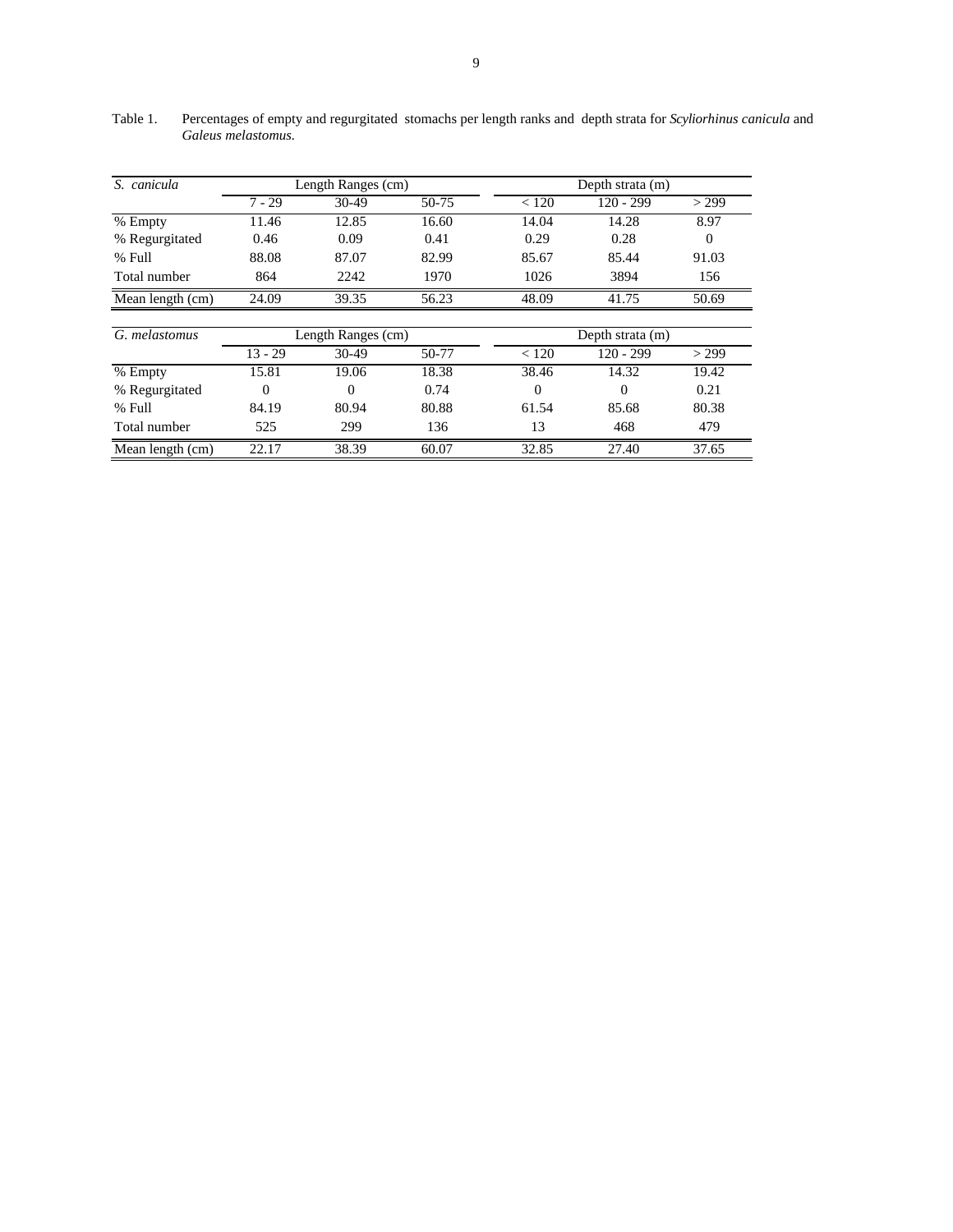|                          | Diet of Scyliorhinus canicula |       |       | Diet of Galeus melastomus |        |       |                |       |
|--------------------------|-------------------------------|-------|-------|---------------------------|--------|-------|----------------|-------|
|                          | $<$ 30                        | 30-50 | $>50$ | Total                     | $<$ 30 | 30-50 | $>50$          | Total |
| Crustacea                | 68.6                          | 48.9  | 35.2  | 42.3                      | 64.5   | 47.8  | 25.7           | 39.1  |
| Decapoda                 | 46.7                          | 44.8  | 33.0  | 38.3                      | 23.6   | 27.1  | 18.2           | 21.8  |
| Munida spp.              | 3.3                           | 2.4   | 1.3   | 1.9                       |        |       |                |       |
| Pagurus prideaux         | 5.7                           | 8.0   | 7.1   | 7.4                       | 0.1    | 4.3   | 0.5            | 1.6   |
| Goneplax rhomboides      | 1.1                           | 0.8   | 0.4   | 0.6                       | 0.0    | 0.0   | 0.2            | 0.1   |
| Liocarcinus depurator    | 2.0                           | 3.0   | 2.2   | 2.5                       | 0.0    | 0.1   | 0.0            | 0.0   |
| Polybius henslowi        | 3.6                           | 8.0   | 5.3   | 6.3                       | 0.1    | 2.1   | 0.6            | 0.9   |
| Alpheus glaber           | 3.6                           | 4.3   | 2.2   | 3.1                       | 1.4    | 0.4   | 0.6            | 0.7   |
| Pasiphaea multidentata   |                               |       |       |                           | 0.3    | 0.6   | 2.4            | 1.5   |
| Pasiphaea sivado         |                               |       |       |                           | 5.2    | 13.3  | 9.8            | 10.1  |
| Processa spp.            | 3.3                           | 2.0   | 0.8   | 1.4                       | 3.4    | 0.2   | 0.0            | 0.6   |
| Sergestes robustus       | 0.0                           | 0.0   | 0.0   | 0.0                       | 0.0    | 0.0   | 1.5            | 0.8   |
| Solenocera membranacea   | 2.7                           | 1.8   | 1.4   | 1.6                       | 0.9    | 0.6   | 0.2            | 0.4   |
|                          | 21.3                          | 14.6  | 12.4  | 13.7                      | 12.3   | 5.3   | 2.5            | 5.0   |
| Other Decapoda           | 14.5                          | 1.8   | 1.1   | 2.1                       | 36.1   | 14.1  | 5.5            | 13.4  |
| Euphausiacea             |                               |       |       |                           |        |       |                |       |
| Isopoda                  | 1.5                           | 0.3   | 0.3   | 0.4                       | 0.1    | 0.1   | 0.1            | 0.1   |
| Mysidacea                | 2.4                           | 0.7   | 0.2   | 0.5                       | 0.9    | 3.4   | 1.0            | 1.7   |
| Other crustacea          | 3.6                           | 1.3   | 0.5   | 1.0                       | 3.8    | 3.1   | 0.9            | 2.1   |
| Mollusca                 | 3.9                           | 4.2   | 7.6   | 6.1                       | 4.1    | 0.8   | 2.7            | 2.4   |
| Cephalopoda              | 3.9                           | 4.1   | 7.6   | 6.0                       | 4.1    | 0.7   | 2.7            | 2.3   |
| Other mollusca           |                               | 0.1   |       | 0.1                       |        | 0.1   |                | 0.1   |
| Polychaeta               | 7.1                           | 4.3   | 2.1   | 3.2                       | 1.1    | 0.4   | 0.0            | 0.3   |
| Other invertebrata       | 2.1                           | 2.8   | 1.7   | 2.1                       | 0.0    | 1.3   | 3.2            | 2.2   |
| Fish                     | 18.3                          | 39.9  | 53.4  | 46.3                      | 29.9   | 49.7  | 68.8           | 56.3  |
| Gadiculus argenteus      | 1.2                           | 0.4   | 0.3   | 0.4                       | 2.0    | 1.6   | 0.0            | 0.8   |
| Micromesistius poutassou | 5.6                           | 16.7  | 22.6  | 19.4                      | 9.7    | 28.7  | 22.1           | 21.9  |
| Merluccius merluccius    |                               |       |       |                           | 0.0    | 2.6   | 0.0            | 0.8   |
| Xenodermichthys socialis |                               |       |       |                           | 0.0    | 0.0   | 2.0            | 1.1   |
| Scomberesox saurus       |                               |       |       |                           | 0.0    | 0.8   | 8.8            | 4.9   |
| Argyropelecus spp.       |                               |       |       |                           | 0.0    | 0.0   | 1.1            | 0.6   |
| Mycthophid               |                               |       |       |                           | 1.2    | 1.9   | 0.4            | 1.0   |
| Trachurus trachurus      | 0.4                           | 0.6   | 2.1   | 1.4                       | 0.0    | 1.9   | 9.3            | 5.4   |
| Cepola rubescens         | 0.0                           | 0.7   | 3.2   | 2.1                       | 0.0    | 0.0   | 0.0            | 0.0   |
| Scomber scombrus         | 0.0                           | 0.9   | 2.2   | 1.6                       |        | 0.1   | 0.0            | 0.0   |
| Other fish               | 11.1                          | 20.5  | 23.0  | 21.4                      | 17.0   | 12.3  | 25.2           | 19.8  |
| Stomachs with food       | 761                           | 1952  | 1635  | 4348                      | 442    | 242   | 110            | 794   |
| Average length (cm)      | 24.09                         | 39.35 | 56.23 | 43.3                      | 22.17  | 38.39 | 60.07          | 32.59 |
| No. of phyla             | 7                             | 9     | 8     | 10                        | 5      | 6     | $\overline{4}$ | 7     |
| No. of taxa              | 43                            | 79    | 74    | 101                       | 36     | 33    | 29             | 50    |

Table 2. Diet (% volume) of Scyliorhinus canícula and Galeus melastomus by size-class (cm). Only the prey with at least more than 1% in one length range are shown.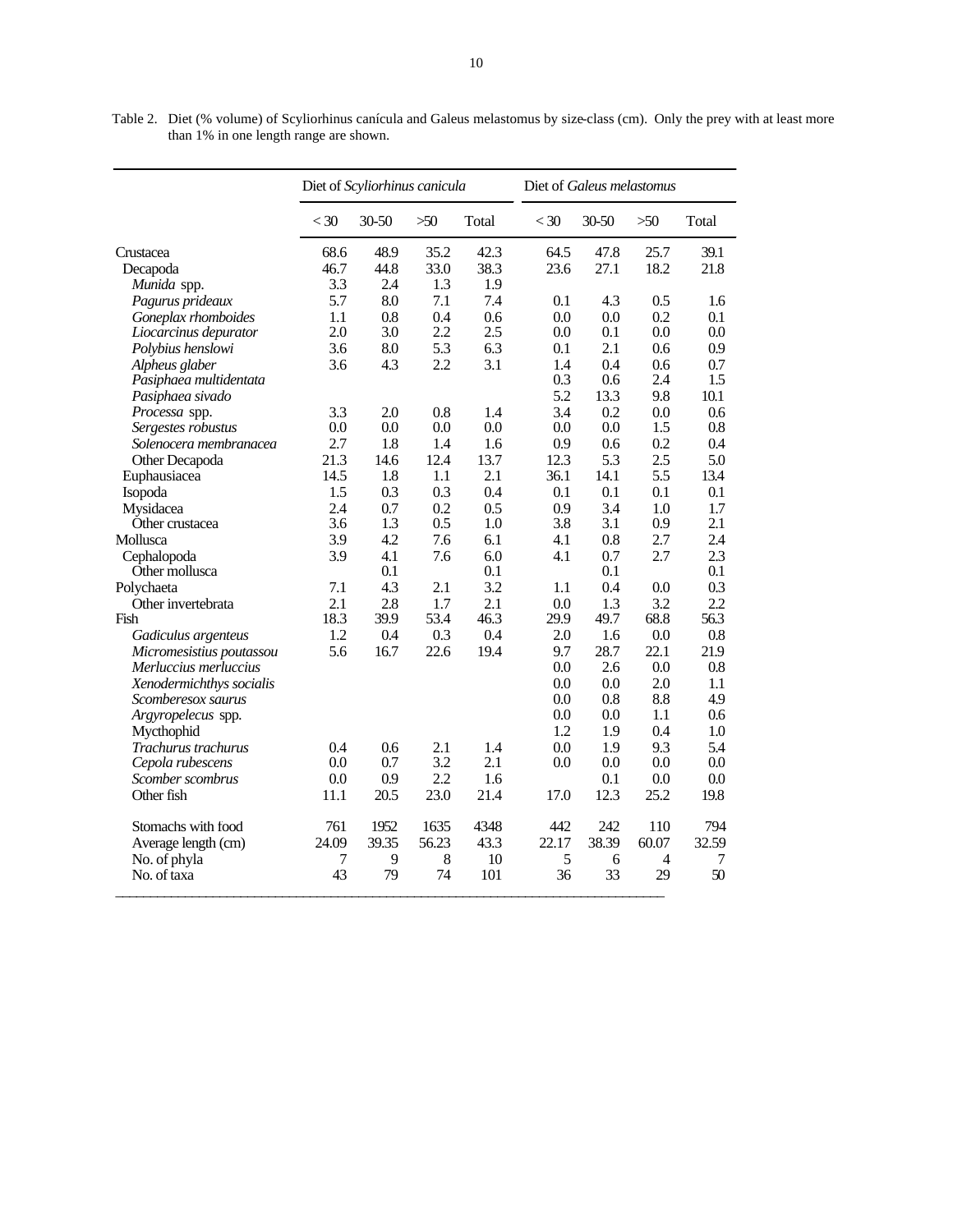|                              | Taxa of S. canicula |                              |      | Taxa of G. melastomus |                              |                |
|------------------------------|---------------------|------------------------------|------|-----------------------|------------------------------|----------------|
|                              |                     | $<$ 30 cm 30-50 cm $>$ 50 cm |      |                       | $<$ 30 cm 30-50 cm $>$ 50 cm |                |
| Anomura                      | 4                   | 8                            | 7    | 4                     | 4                            | $\overline{2}$ |
| <b>Brachyura</b>             | 5                   | 9                            | 5    |                       | 2                            | 2              |
| Macrura                      |                     | 3                            |      |                       |                              |                |
| <b>Natantia</b>              | 8                   | 12                           | 11   | 9                     | 8                            | 6              |
| Euphausiacea                 |                     |                              |      |                       |                              |                |
| Mysidacea                    |                     |                              |      | 2                     | 2                            |                |
| Ot crustacea                 | 3                   | 3                            | 3    | 3                     | 2                            | 2              |
| Cephalopoda                  |                     | 9                            |      | 3                     | 3                            |                |
| Other invertebrata           | 12                  | 19                           | 15   | 5                     | 6                            | 3              |
| Fish                         | 8                   | 23                           | 28   | 10                    |                              | 11             |
| Taxa diversity (prey number) | 3.48                | 4.59                         | 4.67 | 2.10                  | 2.57                         | 2.96           |
| Evenness (prey number)       | 0.60                | 0.70                         | 0.72 | 0.39                  | 0.49                         | 0.58           |
| Number of stomachs           | 761                 | 1952                         | 1635 | 442                   | 242                          | 110            |
| Taxa diversity (prey volume) | 3.76                | 3.63                         | 3.42 | 2.95                  | 3.37                         | 3.32           |
| Evenness (prey volume)       | 0.87                | 0.79                         | 0.76 | 0.68                  | 0.73                         | 0.74           |

Table 3. Number of taxa of the most important prey groups, for size-class of *Scyliorhinus canícula* and *Galeus melastomus*

Table 4. Horn's Overlap Index values for total volume of prey consumed by size-classes of lesser spotted dogfish and black mouth dogfish.

|                       |            | Scyliorhinus canicula |                              |      | Galeus melastomus            |      |      |
|-----------------------|------------|-----------------------|------------------------------|------|------------------------------|------|------|
|                       |            |                       | $<$ 30 cm 30-50 cm $>$ 50 cm |      | $<$ 30 cm 30-50 cm $>$ 50 cm |      |      |
| Scyliorhinus canicula | $<$ 30 cm  |                       | 0.87                         | 0.76 | 0.81                         | 0.79 | 0.57 |
|                       | $30-50$ cm |                       |                              | 0.95 |                              | 0.77 | 0.65 |
|                       | $>50$ cm   |                       |                              |      |                              | 0.65 | 0.69 |
| Galeus melastomus     | $<$ 30 cm  |                       |                              |      |                              | 0.83 | 0.65 |
|                       | $30-50$ cm |                       |                              |      |                              |      | 0.79 |
|                       | $>50$ cm   |                       |                              |      |                              |      |      |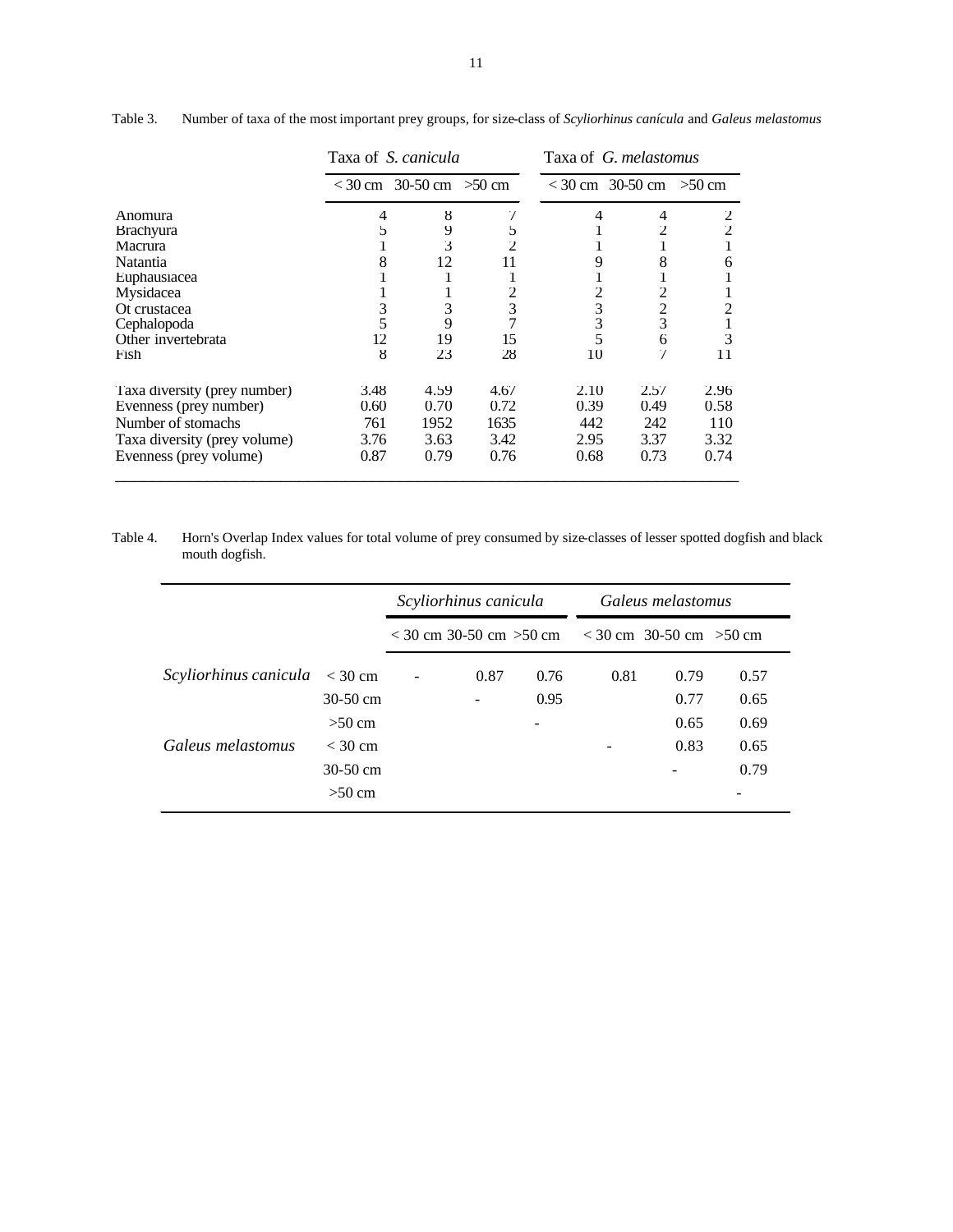Table 5. Percentages of empty and total stomachs per length ranges, by *Scyliorhinus canicula* and *Galeus melastomus* that habit in the same places

| Scyliorhinus canicula            | Length Ranges (cm) |            |           |  |  |  |
|----------------------------------|--------------------|------------|-----------|--|--|--|
|                                  | $<$ 30 cm          | $30-50$ cm | $> 50$ cm |  |  |  |
| % Empty stomach                  | 0.כ                |            | 20.5      |  |  |  |
| Total number of stomach contents | 96                 | 97         | 166       |  |  |  |

| Galeus, melastomus               | Length Ranges (cm) |            |           |  |  |  |
|----------------------------------|--------------------|------------|-----------|--|--|--|
|                                  | < 30 cm            | $30-50$ cm | $> 50$ cm |  |  |  |
| % Empty stomach                  | 16.1               |            |           |  |  |  |
| Total number of stomach contents |                    |            |           |  |  |  |



Fig. 1. Location of the study area (Cantabrian Sea; north of Spain ) and hauls used in the diet analysis of each species.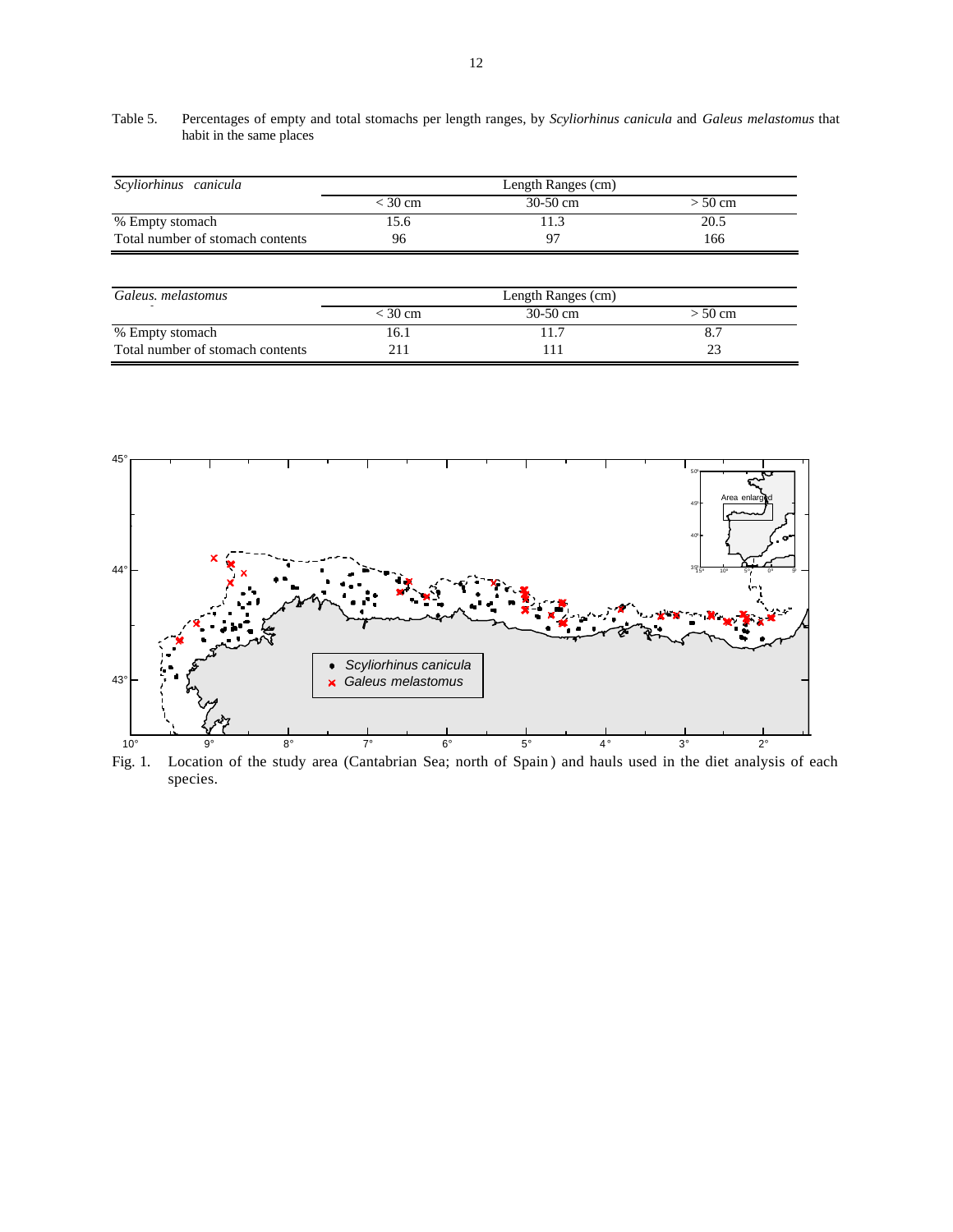

Fig. 2. Bottom trawl surveys biomass indices (kg/30 min. haul) of *S. canicula* and *G. melastomus*.